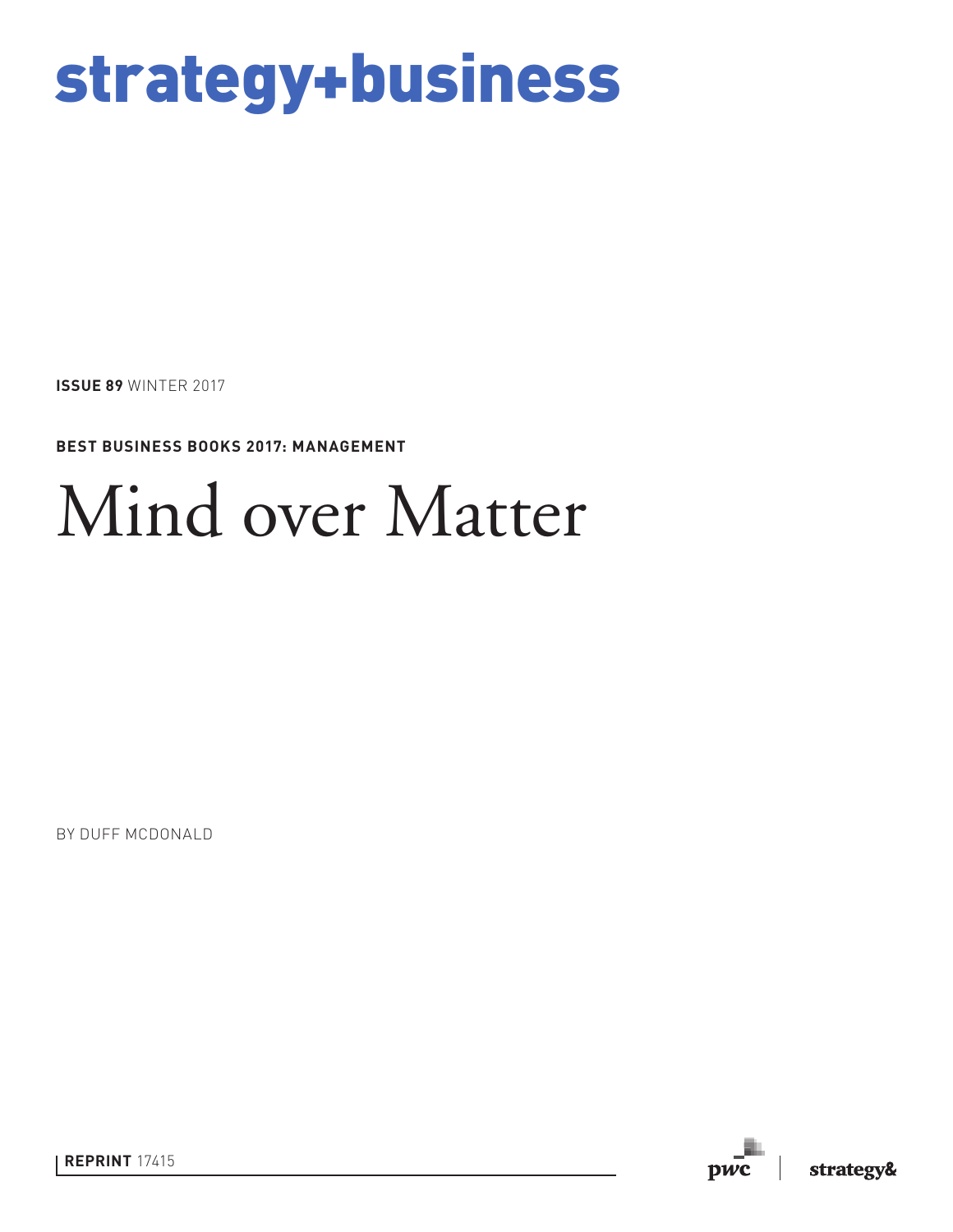# Mind Over Matter MANAGEMENT

by Duff McDonald

Steven Kotler and Jamie Wheal, **Stealing Fire: How Silicon Valley, the Navy SEALs, and Maverick Scientists Are Revolutionizing the Way We Live and Work** (HarperCollins, 2017) **A TOP SHELF PICK** 

Friederike Fabritius and Hans W. Hagemann, **The Leading Brain: Powerful Science-Based Strategies for Achieving Peak Performance** (TarcherPerigee, 2017)

Tasha Eurich, **Insight: Why We're Not as Self-Aware as We Think, and How Seeing Ourselves Clearly Helps Us Succeed at Work and in Life** (Crown Business, 2017)

ach year, scores of management books<br>claim significant new scientific findings in<br>the pursuit of an unchanging goal: how to<br>perform better, both individually and in<br>groups. But most of those so-called findings<br>are neither ach year, scores of management books claim significant new scientific findings in the pursuit of an unchanging goal: how to perform better, both individually and in groups. But most of those so-called findings ment writers simply offer up freshly tossed word salads in hopes of coining that year's business buzzword.

However, a refreshing wave of insight has flooded into the management space in recent years thanks to neuroscience, the rapidly evolving study of how our brains work and how we might use that knowledge to

We get in the peak performance zone not by finding ourselves but by allowing our sense of self to vanish. The goal is to enter "an elongated present."

make better decisions, break bad habits, and generally live our best lives.

The clear standout in the category in 2017 is *Stealing Fire: How Silicon Valley, the Navy SEALs, and Maverick Scientists Are Revolutionizing the Way We Live and Work*. Authors Steven Kotler (*The Rise of Superman*; New Harvest, 2014) and Jamie Wheal have gifted us with a thrilling tour through worldwide efforts to better harness flow, which is defined as an optimal state of consciousness where we feel our best and perform our best.

Most books that focus on using neuroscience in order to work better concentrate on improving our understanding and control of our own brains. But *Stealing Fire* shows us how to find peak performance through release rather than effort: We get in the peak performance zone not by finding ourselves but by allowing our sense of self to vanish. The goal is to enter "an elongated present," which researchers also describe as "the deep now." This concept has been popularized in various forms: presence, mindfulness, Eckhart Tolle's "power of now." Although they go by different names, the majority of altered states, or flow,

> share four signature characteristics: selflessness, timelessness, effortlessness, and richness (STER), write the authors. (Their Flow Genome Project is an "interdisciplinary, global organization committed to mapping the genome of flow by 2020 and open sourcing it to everyone.")

> It's clear that the search for and sense of the interconnectedness of all things isn't just for yoga class; it's also one of the best ways to make those mental connections that elude the majority of us during the daily grind. Although

the authors make the case that we collectively spend US\$4 trillion on the "altered states economy" every year trying to achieve STER, we are very much at the dawn of our understanding of it. Indeed, the Navy SEALs, who are legendary for their ability to shut off the self and merge with the team, go so far as to admit that they don't know how to train people to do so. The most they can do is weed out those who reveal that they cannot enter the correct state. "If we really understood this phenomenon," says SEAL commander Rich Davis,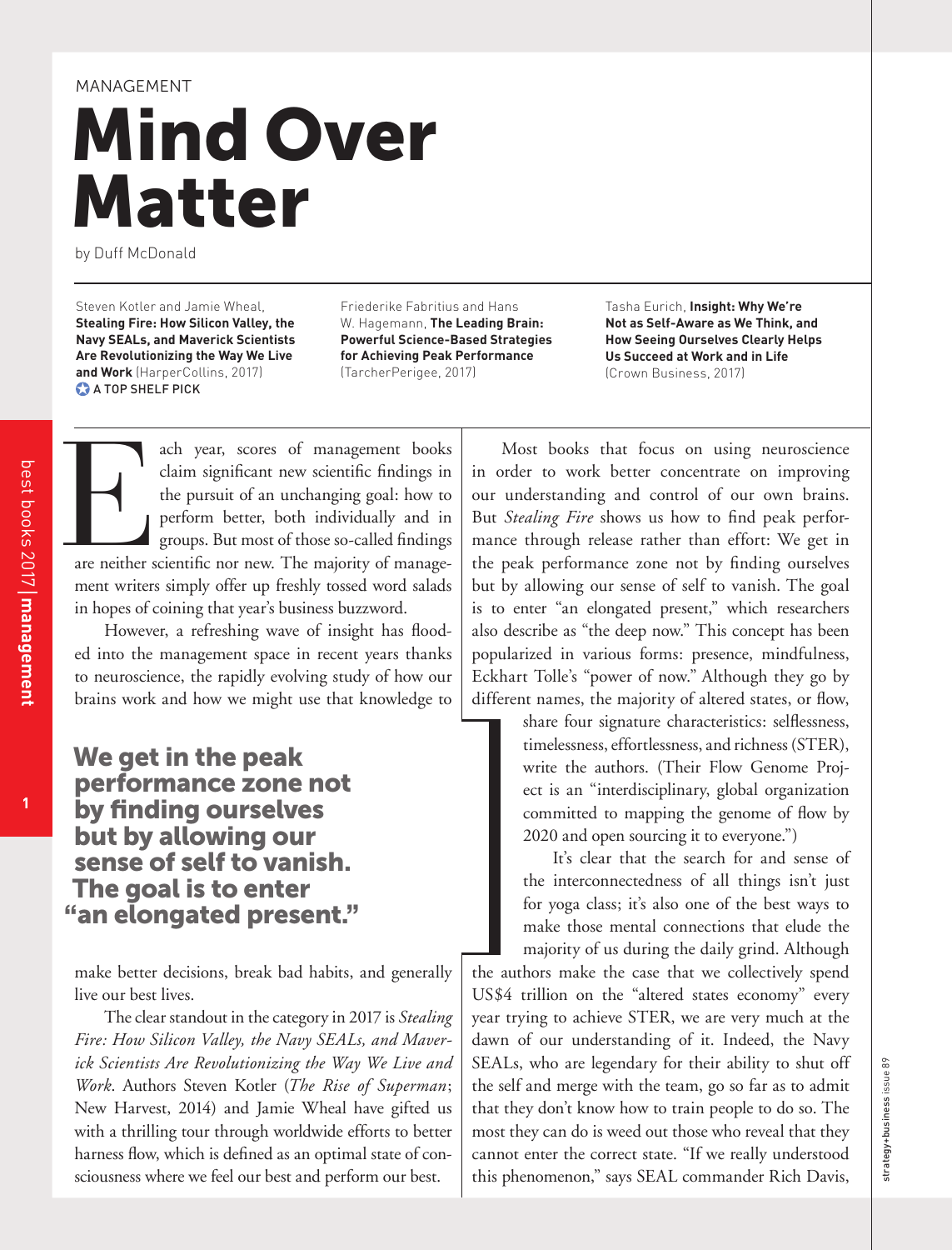$\overline{2}$ 



"we could train for it, not screen for it." But they don't. *Stealing Fire* includes a brilliant discussion of the intersection of self-exploration via non-ordinary states and societal control, with clearly written and highly persuasive chapters on why so many people are afraid of the kinds of things that flow researchers talk about. And we learn that at the highest levels of corporate America, flow is taken very seriously. One of the reasons Eric Schmidt found himself at the head of the pack of candidates to become the CEO of Google was that he was the only one of hundreds of candidates to have attended Burning Man — a festival associated with the search for flow. That impressed cofounders Larry Page and Sergey Brin as much as anything else on all the hundreds of resumes they reviewed, according to the authors.

There's an extremely wide range of opinions about the benefits — or harms — of drinking Red Bull (full disclosure: This reviewer is a fan, and has written a profile of founder Dietrich Mateschitz). But Kotler and Wheal remind us of a few factors that differentiate the energy drink giant from 99.99 percent of its corporate brethren. In 2013, for example, the company cosponsored the Red Bull Hacking Creativity project with the MIT Media Lab, the largest meta-analysis of creativity research ever conducted. One of the conclusions was that the reason we find it so difficult to teach creativity is that we confuse it for a skill; in reality, it's more like a state of mind. The same might be said for Red Bull — it's less an energy drink company than a champion of a carpe diem, YOLO way of living. You know, the approach most likely to lead you to flow.

The ideas that Kotler and Wheal are homing in on and illuminating through their Flow Genome Project are some of the most important ideas in the history of exploring not just the self, but life itself. We might call it different names, but that place where action and awareness merge is the place we should all be aiming for. This is the rare management book that really makes you think. And the questions it raises are not easy ones. If we really can let go of our ego and change the "wallpaper" of our minds, ask the authors, what good are the thoughts we have been telling ourselves? If we are not our thoughts, who are we?

### **The DNA of Performance**

*The Leading Brain: Powerful Science-Based Strategies for Achieving Peak Performance* is a more traditional entry in the neuroscience-and-work realm. Authors Friederike Fabritius (a neuropsychologist) and Hans W. Hagemann (a leadership consultant) have produced a smartly written examination of our current understanding of the neurochemicals they refer to as the "DNA of peak performance": dopamine, noradrenaline, and acetylcholine.

Dopamine helps update information in your memory and affects your ability to focus on a given task. A so-called novelty transmitter, it has the strongest effects when the stimulus that generates it is new. Learning is easiest, as we all know, when it is fun. Noradrenaline, whose primary purpose is survival, regulates your attention and alertness. Recent findings show, not surprisingly, that we achieve optimal noradrenaline levels when we are slightly overchallenged.

And acetylcholine ties it all together. Comparing the "DNA" to photography, the authors suggest that noradrenaline prompts you to point your camera in the right direction, dopamine lets you zoom in until the composition is just right, and acetylcholine sharpens the focus. If you get only two of those ingredients right, you've got one of the millions of snapshots living in the phones in our pockets. Get all three right, and you've got a work of art, or optimal performance.

The authors also remind us of the important point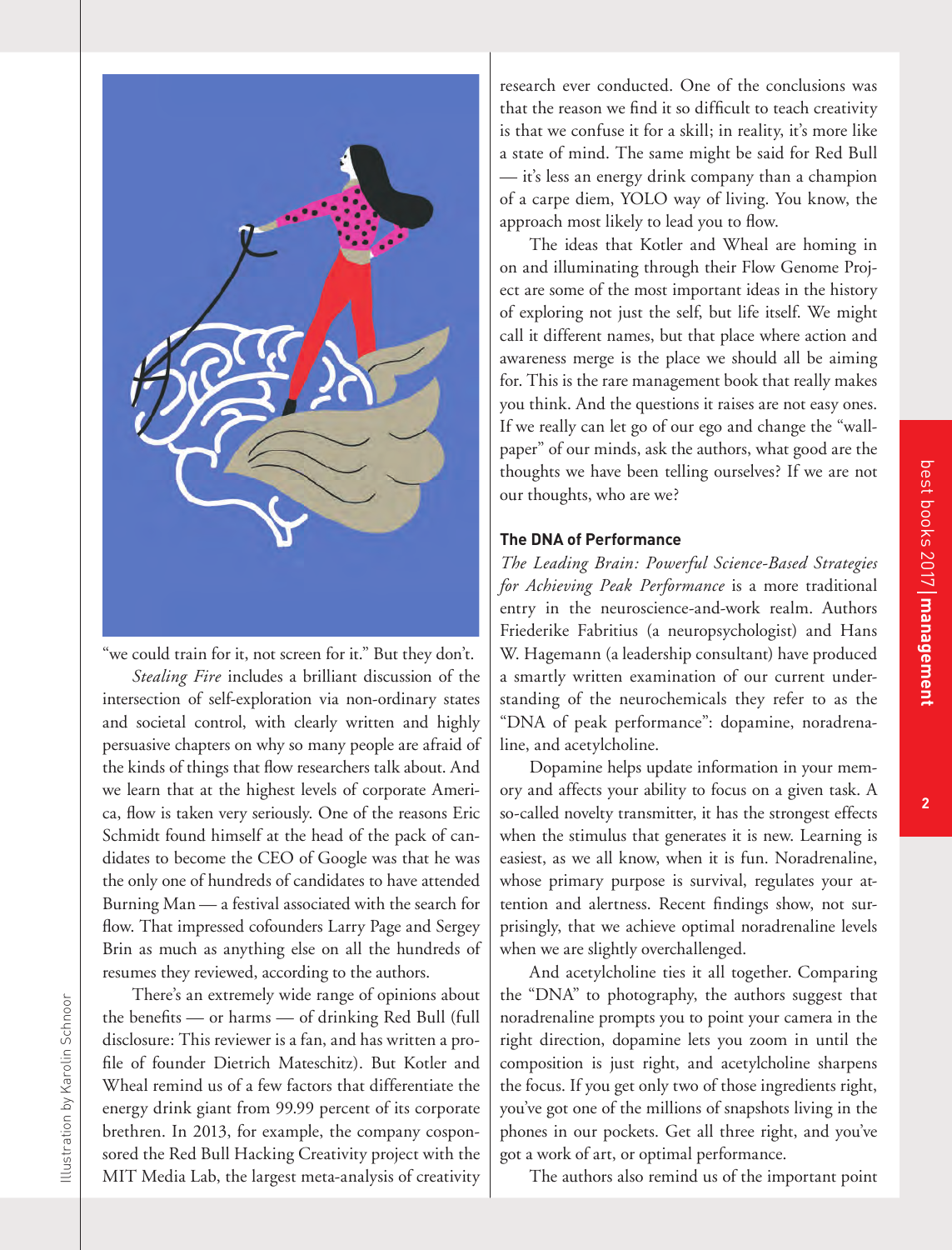that we are not all wired the same way, and one person's optimal state of emotional arousal could be another's recipe for a nervous breakdown. The key, say the authors, is to know yourself (via serious self-study) well enough to figure out how to best regulate your emotions and focus your attention on the kinds of tasks you are well suited to. The way to do that is to train your brain by teaching its weaker but more sophisticated conscious regions how to reliably outsmart its stronger but more unconscious parts.

Who among us has not been poorly served by a runaway fight-or-flight response in an unexpectedly uncomfortable moment with our boss? And how can we do better grappling with it in the future? By eating well, sleeping well, remembering to breathe, and exercising regularly. Although that isn't exactly news, neither is the fact that failure on one or more of those four fronts is how most of us usually enter the realm of self-defeating behaviors. Correct for those, and then start using some of the authors'

## Train your brain by teaching its weaker but more sophisticated conscious regions how to reliably outsmart its stronger but more unconscious parts.

tricks such as "cognitive reappraisal" to expand the space between stimulus and response and do a better job of operating within it.

That's the elongated present again, the deep now. Maybe one day, we can hold meetings there as well. And why wouldn't we want to? According to a decade-long McKinsey study, productivity increases fivefold when top executives are in flow. Although such a precise statistic kind of misses the point — MBAs and their measuring sticks can help us analyze ourselves to death, but MBAs are not the first people you should call if you want to harness altered states — the fact that it's being studied at all is a good thing.

Of course, it will be difficult to truly find ourselves in flow unless we give up on mass delusions such as multitasking's effectiveness and start to make concerted efforts to reduce, not increase, the digital distractions.



#### **Searching for Insight**

Tasha Eurich's *Insight: Why We're Not as Self-Aware as We Think, and How Seeing Ourselves Clearly Helps Us*  Succeed at Work and in Life is an earnest if simplified survey of the burgeoning subject of self-awareness. Eurich, an organizational psychologist, researcher, and entrepreneur, is less inclined to hard science than the authors of *Stealing Fire* and *The Leading Brain*, but *In*sight does indeed offer insight into the difficulties of exercising mind over matter. Such as: Self-awareness can be difficult to come by, even for those who write about it professionally. Eurich recounts the time she gave a

> "closing keynote" at a conference and didn't feel so good about it but it turned out that the audience loved her.

Eurich posits a softer understanding of the impact of mindfulness. She informs us that employees who lack self-awareness reduce "decision quality" by an average of 36 percent, and increase conflicts by 30 percent. (These are tough metrics to quantify.) But Eurich's tendency to use her own experience as proof of the quality of her own ideas shows the dangers of circular

self-examination. Although she was first skeptical of the benefits of meditation, she tells us, a one-week retreat at the Shambala Mountain Center allowed her to "finally get it." But then she ceased the practice within days because, as she puts it, "non-meditative techniques just work better for me."

The benefits of mindfulness and meditation are well documented by now, but the fact is that, as Eurich herself demonstrates, a true increase in self-knowledge is one of those things that you can't force or buy at the gift shop during a spiritual retreat. Don't get me wrong. I'm sure Shambala is a beautiful place, and I'm all in on the benefits of mindfulness and meditation. But you don't have to trek to remote Colorado to enjoy them. If you haven't tried Headspace or the Oprah Winfrey/Deepak Chopra meditation apps, get them. They're both great.

Like anything worthwhile, meditation, mindful-

strategy+business issue 89

strategy+business issue 89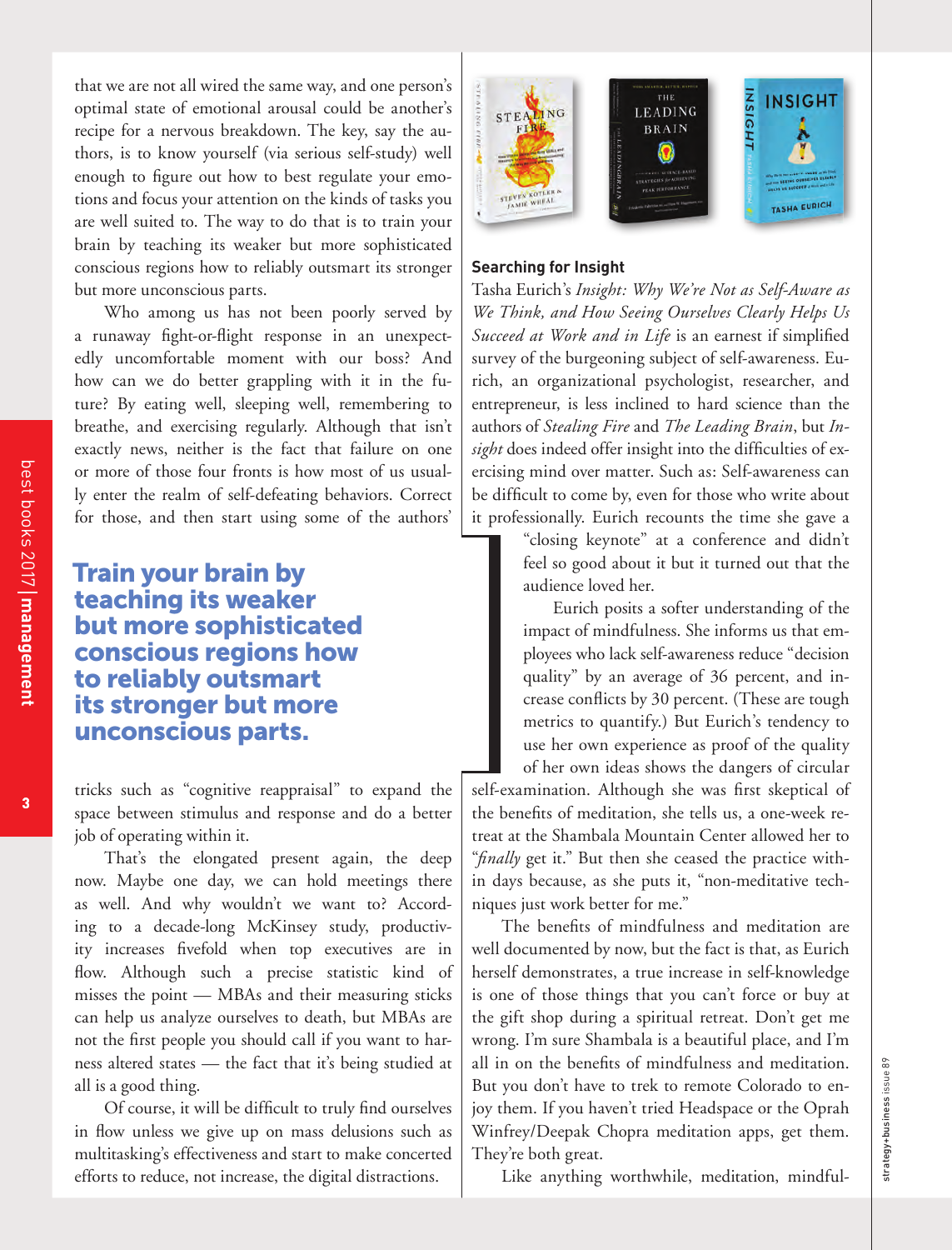ness, and insight all take commitment and practice. And the best you can do is prepare yourself — and your brain — to be ready when you really need it, and hopefully your neurotransmitters will do their thing when you need them to. To that end, it cannot hurt to remind yourself of the things you really want from your brain, and Eurich is certainly correct in her suggestion that increased self-awareness should rank high among them. But her contribution to the canon reads less like scholarship than like a spiel from someone who's read the first two books and is telling you how her own life is a reflection of all the learnedness within.

This is an annual best business books survey of works about management science, with the goal of helping you prioritize your reading. And being mind ful of your time, I'd like to propose a small twist. Read *Insight* if the concepts of neuroscience and its relation ship to management are relatively new to you. Read *Stealing Fire* and *The Leading Brain* to take a deep er dive into the topic. If you're intrigued and seeking even more knowledge, you should also pick up *Your Brain at Work*, *s+b* contributor David Rock's ground breaking 2009 contribution to the canon. +

Reprint No. 17415

#### **Duff McDonald**

duffmcd@me.com is a columnist at the *New York Observer* and author of *The Golden Passport: Harvard Business School, the Limits of Capitalism, and the Moral Failure of the MBA Elite*  (HarperCollins, 2017).